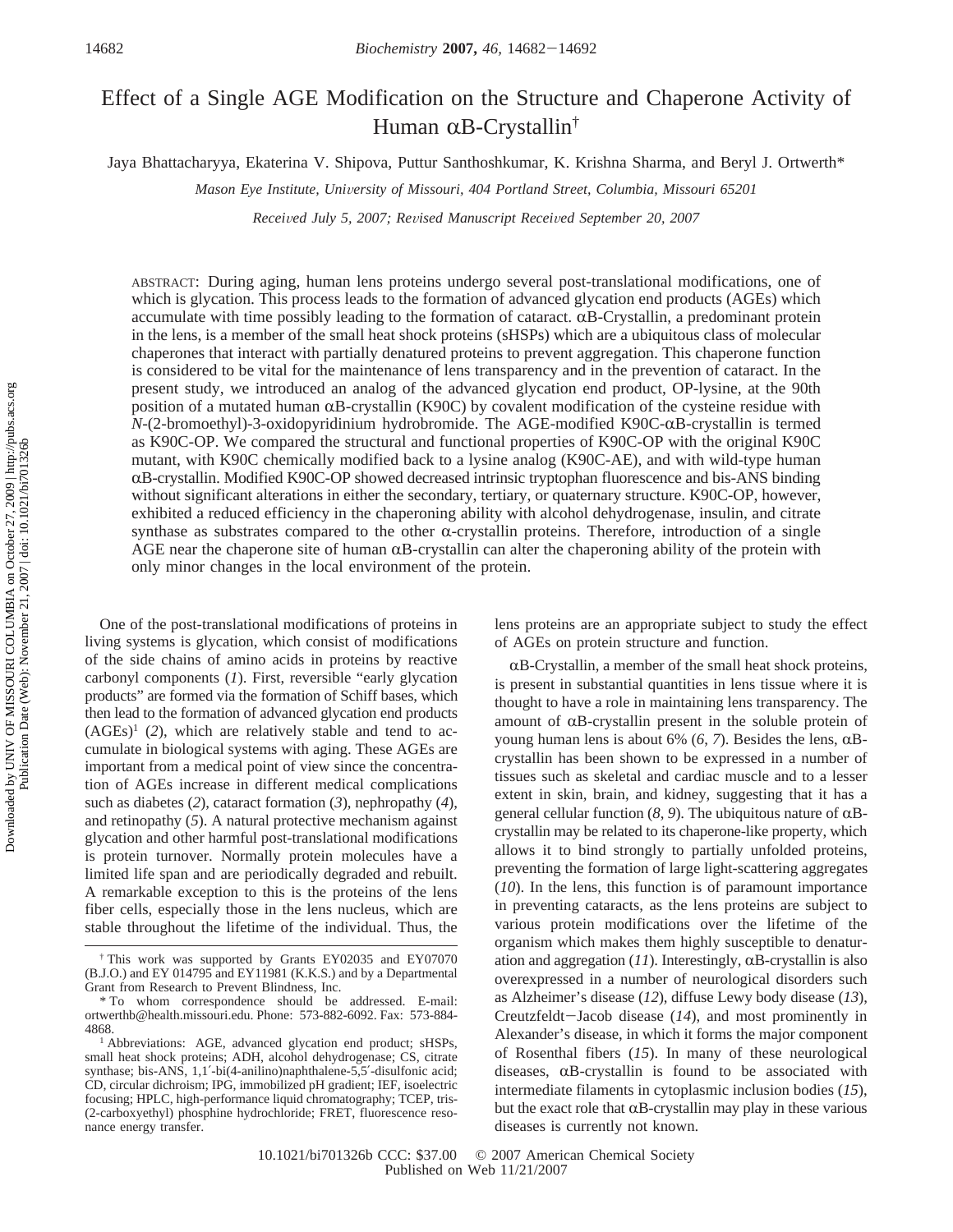

FIGURE 1: Schematic representation of the modification of  $\alpha$ B-crystallin-K90C to K90C-AE (aminoethylation) and K90C-OP (3oxidopyridinium ethylation). At the top is shown residue 90 of wild-type  $\alpha$ B-crystallin and the amino acid sequence (inset).

One of the AGEs, present in lens proteins (OP-lysine) has been identified and characterized in our laboratory (*16*). This is one of the most abundant AGE modifications in both aged and cataractous lenses. Structurally, OP-lysine is a pyridinium heterocycle with specific absorbance at 320 nm at pH 7.0. It has a fluorescence maximum at 400 nm after excitation at 320 nm. Therefore, the incorporation of this moiety into a protein molecule can be easily characterized by spectroscopy.

In the work presented here we have studied the effect of a single OP-lysine analog on  $\alpha$ B-crystallin structure and function. To the best of our knowledge, there are no reports in the literature that describe a similar approach. We used a human recombinant K90C- $\alpha$ B-crystallin mutant (17) for this study. Lys at position 90 in  $\alpha$ B-crystallin was chosen as the most probable candidate for glycation-mediated modifications, since we have already demonstrated that this particular residue is heavily modified by ascorbic acid (*18*) in vitro. Moreover, the presence of another lysine (K92 in case of  $\alpha$ B-crystallin) near the site of modification (K90C) would cause amplification of glycation at this site (*19*). The introduced Cys residue (Figure 1) can undergo a well-known alkylation reaction with alkyl bromides. A similar approach, named the "chemical modification rescue" method, was used to investigate the role of Lys residues in the active sites of enzymes (*20*).

In this work we compared the chaperone function of the modified K90C  $\alpha$ B-crystallins shown in Figure 1 as well as their differences in protein structure.

## **EXPERIMENTAL PROCEDURES**

#### *Materials*

Wild-type and mutant human K90C  $\alpha$ B-crystallin were expressed in *E. coli* as described previously (*17*), purified by size exclusion and ion-exchange chromatography, and stored in 20 mM Tris  $+$  500 mM NaCl, pH 8.0 at  $-70$  °C until use. The expressed mutant was present in the watersoluble fraction from the bacterial lysate, and denaturation by chaotropic agents was not used at any point in the mutant preparations.

Aminoethyl-8, immobilized TCEP disulfide reducing gel (TCEP gel), Zeba desalt spin columns, and BCA protein assay kit were obtained from Pierce Biotechnology Inc. (Rockford, IL). 3-Hydroxypyridine, 2-bromoethanol, and 48% hydrobromic acid were purchased from Aldrich (Milwaukee, WI). Sequencing grade modified trypsin (EC 3.4.21.4) was purchased from Promega Corp (Madison, WI). Bis-ANS was obtained from Molecular Probes, Inc. (Junction City, OR). Bovine citrate synthase (CS) and yeast alcohol dehydrogenase (ADH) were purchased from Sigma and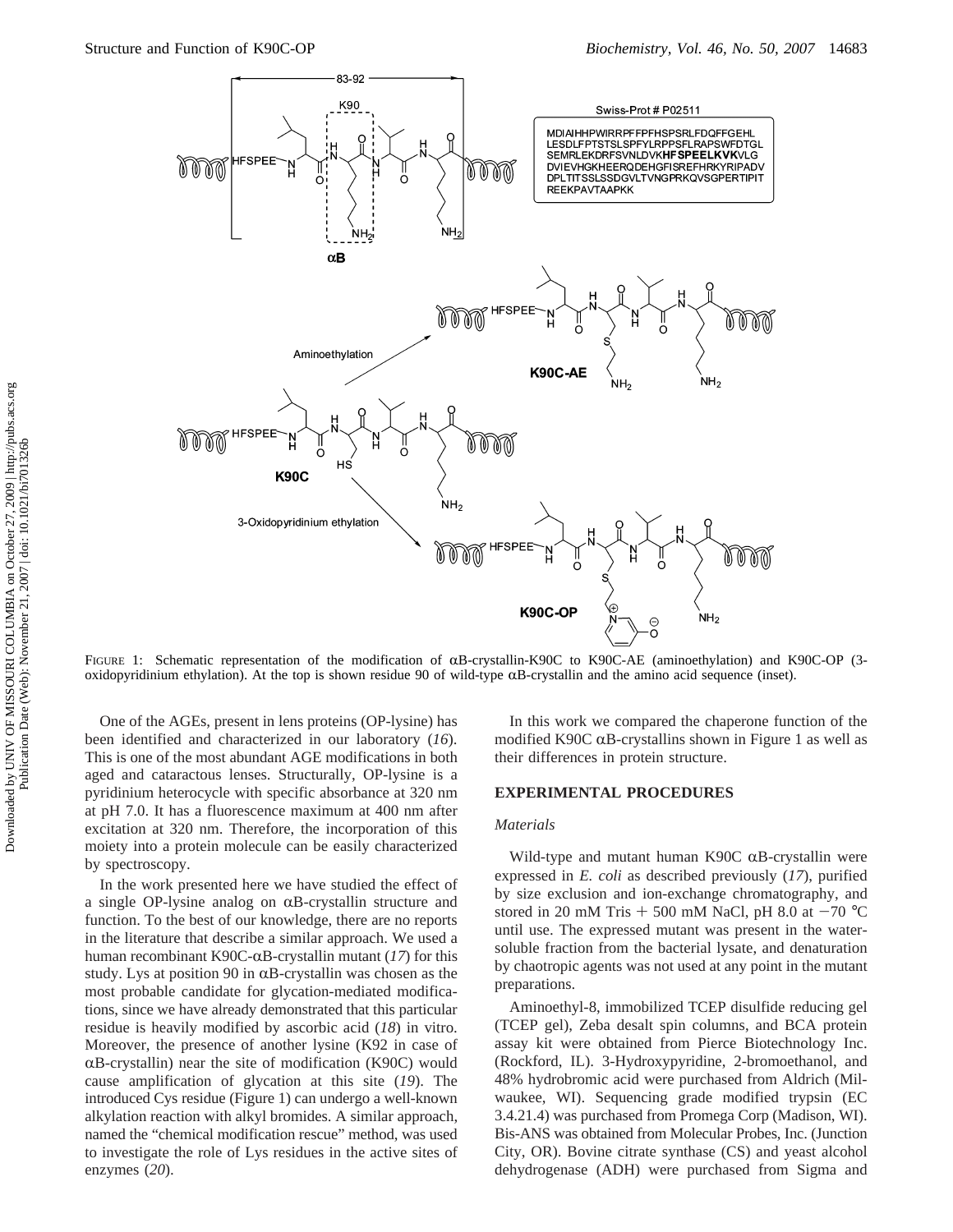Biozyme Laboratories, respectively. Other materials were of analytical grade.

#### *Methods*

*Preparation of N-(2-Bromoethyl)-3-oxidopyridinium Hydrobromide. N*-(2-Bromoethyl)-3-oxidopyridinium hydrobromide was prepared from 3-hydroxypyridine in two steps. A mixture of 5 g (52 mmol) of 3-hydroxypyridine and 10 mL (142 mmol) of 2-bromoethanol was heated at 110 °C in a 40 mL screw-top round-bottom glass flask with a Teflon cap. After 1 h the reaction mixture was intensively smeared with 50 mL of ethyl acetate to form a pale brown precipitate which was recrystallized from ethanol to yield 8 g (70% yield) of *N*-(2-hydroxyethyl)-3-oxidopyridinium hydrobromide. Electrospray ionization mass spectrometry (ESI-MS) for C7H10NO2 <sup>+</sup>: *m*/*z* 139.90 (100%), 140.89 (8.2%).

The *N*-(2-hydroxyethyl)-3-oxidopyridinium hydrobromide (5 g, 23 mmol) was dissolved in 50 mL of 48% hydrobromic acid and stirred at 110 °C in a round-bottom flask, attached to a water condenser. After 48 h the reaction mixture was evaporated under reduced pressure at less than 30 °C to a final volume of 15 mL. The formed syrup was dissolved in ethanol and crystallized at  $+4$  °C to give 2.2 g (33% yield) of *N*-(2-bromoethyl)-3-oxidopyridinium hydrobromide. ESI-MS for C7H9BrNO+: *m*/*z* 201.80 (98% signal intensity), 203.80 (100% signal intensity), 204.81 (8% signal intensity), 202.81 (8% signal intensity). ESI-MS/MS yielded two fragments:  $BrC_2H_4^+$  ( $m/z$  108.7 or 106.7) and  $C_5H_5NO^+$  ( $m/z$ 94.9).

*Chemical Modifications of Mutant Protein (K90C).* Both aminoethylation and 3-oxidopyridinium ethylation were performed with the same protein preparation, after reduction by TCEP gel. Typically, a 10 mg sample of K90C was diluted with 500 mM Tris pH 9.0 to a final volume of 1 mL and carefully bubbled with argon; 1 mL of TCEP gel was added, and the mixture was stirred at 37 °C. After 30 min, a gel was removed by centrifugation at 1000*g*. The supernatant was collected, and the gel was washed twice with 0.5 mL argon-treated 500 mM Tris, pH 9.0. The combined supernatants were divided into three 1 mL parts; one portion was left as a control, the second part was treated with 30 mg of *N*-(2-bromoethyl)-3-oxidopyridinium hydrobromide (final concentration 100 mM), and the third portion was treated with 40 *µ*L of aminoethyl-8 reagent dissolved in methanol (25 mg in 0.5 mL; final concentration 7.5 mM). All reaction mixtures were blanketed by argon. Control and the 3-oxidopyridnium ethylation reaction mixtures were kept at room temperature overnight, and the aminoethylation reaction mixture was kept 5 h at 50 °C. Excess ethylation reagents were removed by extensive dialysis against 50 mM phosphate buffer, pH 7.0, in the presence of 150 mM NaCl. The purity of each protein and the yields after the modification were analyzed by matrix-assisted laser desorption ionization time-of-flight (MALDI-TOF) mass spectrometry and by two-dimensional (2D) gel electrophoresis after desalting samples over ZEBA columns in water and lyophilization. In all measurements  $2-3$  different preparations of each protein were analyzed.

*Mass Spectrometry Studies.* MALDI-TOF mass spectra were acquired on an Applied Biosystems Voyager DEPro instrument operated in the positive ion linear delayed extraction mode at 25 000 V accelerating potential. The sample was desorbed/ionized with a 20 Hz 337 nm nitrogen laser set to 1074 units. Spectra were the summed/averaged result of three 512-shot acquisitions (0.5 ns bin size, 50 mV full scale, 25 MHz input bandwidth) and were processed with "Data Explorer" (version 4.0.0.0) software. Horse skeletal muscle apomyoglobin  $[M + H]$ <sup>+</sup> (average 16 952.56 Da, 2.5 pmol on target) and bovine pancreatic  $\alpha$ -chymotrypsinogen A (25 657.1 Da if all cysteines are cross-linked, 7.5 pmol on target) were used for external mass calibration of the instrument. All samples for analysis were stored at  $-20$  °C between the time of receipt and the time of analysis. Each sample was dissolved in water. Two microliters of the reconstituted sample was mixed with 18 *µ*L of SA matrix solution, and a  $1 \mu$ L aliquot of the mixture was applied to a polished stainless steel target. The sample/matrix mixture was stirred on the target with the pipettor tip until crystals appeared. The crystals were allowed to dry under ambient conditions before they were washed twice for  $3-5$  s with  $2-2.5$   $\mu$ L of 0.1% TFA. The crystals were allowed to dry between washings.

*Two-Dimensional PAGE Electrophoresis.* Two-dimensional PAGE was performed with equipment and materials purchased from Bio-Rad Laboratories (Hercules, CA). Lyophilized protein samples (20-<sup>30</sup> *<sup>µ</sup>*g per strip) were reconstituted in RedyPrep sample buffer provided by the manufacturer. A volume of  $185 \mu L$  of protein solution was loaded per strip, and each strip underwent passive rehydration at room temperature for  $11-16$  h. Immobilized pH gradient (IPG) strips pH  $5-8$  and pH  $3-10$ , 11 cm in length, were used for isoelectric focusing in a Protean IEF (isoelectric focusing) cell. The IEF run was performed using a threestep protocol: (1) 250 V, 20 min, linear; (2) 8000 V, 2.5 h, linear; (3) 8000 V, 20000 V'h, rapid; total 5.3 h and 30 000 <sup>V</sup>'h. Strips were loaded onto second dimension gels after a two-step equilibration in equilibration buffer I (containing DTT) and equilibration buffer II (containing iodoacetamide) as provided by the manufacturer. Criterion precast gels (10.5-14% Tris-HCl) with IPG comb were used for the second dimension which was run in a Criterion cell. Gels were stained by Bio-Safe coomassie, destained with several changes of water, and imaged by a Nikon Coolpix 2500 digital camera. Images were manually calibrated for MW and pI.

*Trypsin Digestion of Proteins.* Digestion of proteins with trypsin was performed according to the procedure described on the Promega Web site (http://www.promega.com/tbs/ 9piv5113/9piv5113.pdf). Briefly, lyophilized proteins were solubilized with 50 mM ammonium bicarbonate (pH 7.8) at a concentration of 100 *µ*g each. They were digested with 4  $\mu$ g of modified trypsin at 37 °C for 12 h. The addition of 10% TFA to adjust the reaction mixture to pH 2 terminated the digestion reaction.

*MALDI-TOF/TOF MS and MS/MS Analyses of Tryptic-Digested Proteins.* Portions of the digested samples were diluted in 700/290/10 (v/v/v) acetonitrile/water/88% formic acid to produce solutions with peptide concentrations of about 2 pmol/ $\mu$ L. The diluted samples were mixed 1/1 with  $\alpha$ -cyano-4-hydroxycinnamic acid and spotted on a MALDI target for analysis in the ABI 4700 MALDI-TOF/TOF mass spectrometer. The mass scale was calibrated using external peptide standards since very little signal was observed for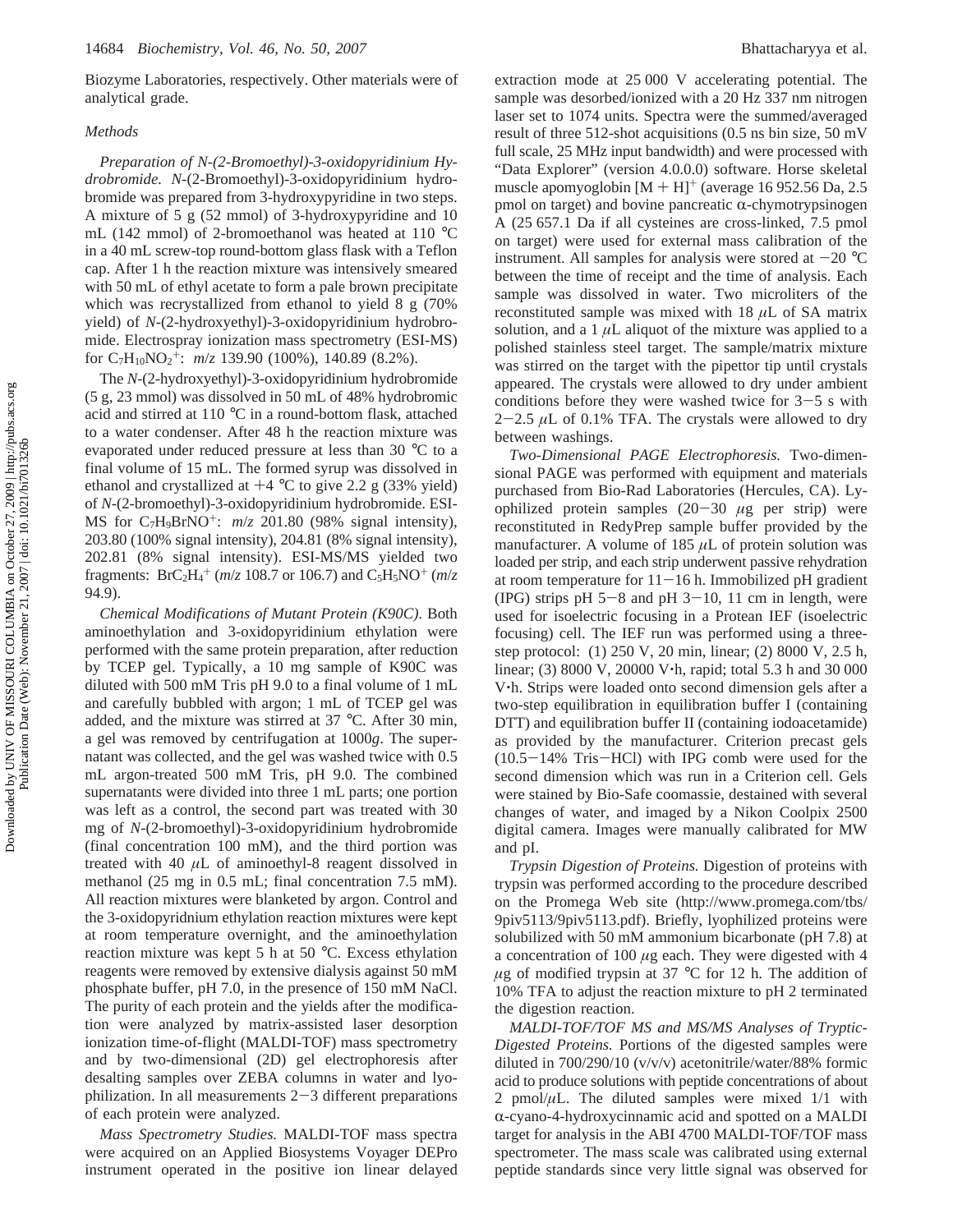trypsin autolysis peptides in the samples. Mass spectra and targeted MS/MS were acquired.

*Structure*-*Function Studies of Modified and Unmodified Proteins.* The structural variations between unmodified and modified K90C  $\alpha$ B-crystallins were determined by spectroscopic analysis. Phosphate buffer (0.05 M) containing 0.15 M NaCl (pH 7.0) was used in all measurements unless otherwise specified. All UV spectra were performed on a Cary UV-vis model spectrophotometer.

*Fluorescence Spectra.* The intrinsic tryptophan fluorescence spectra of the unmodified and modified K90Ccrystallins (0.2 mg/mL) were recorded using a Jasco FP-750 spectrofluorometer at room temperature. The excitation wavelength was set to 295 nm, and the emission was recorded between 300 and 400 nm. Emission and excitation slits were set at 5 nm.

For further verification of the modification of K90C by the OP derivative, we recorded the fluorescence spectra of the proteins by exciting the proteins at 320 nm, the characteristic absorption maxima of OP-lysine (*16*). Protein samples of 1 mg/mL in phosphate buffer were used for this purpose.

*Bis-ANS Fluorescence Studies.* The fluorescence spectrum of bis-ANS bound to modified and unmodified proteins was measured using a Jasco FP750 spectrofluorometer. The bis-ANS solution, 20  $\mu$ M final concentration, was added to 0.2 mg/mL modified and unmodified protein solutions in phosphate buffer. The mixture was thoroughly mixed and then incubated for 10 min. Fluorescence emission spectra were then recorded at 400-600 nm using an excitation wavelength of 390 nm. The excitation and emission slits were set at 5 nm.

*Circular Dichroism Studies.* The far-UV CD spectra of purified proteins were recorded at 25 °C over a range of <sup>200</sup>-250 nm on a Jasco 815 spectropolarimeter using 0.25 mg/mL concentration of the protein solutions in 10 mM phosphate buffer, pH 7.2. A quartz cell of 0.1 cm path length was used, and five spectra for each sample were taken and averaged. The percentage of various secondary structures was determined from the secondary structure prediction software provided with the Jasco 815 spectropolarimeter.

Near-UV CD spectra of the proteins in phosphate buffer were recorded in the same spectropolarimeter at 25 °C over a range of 240-310 nm using a 0.5 cm path length cell. Three spectra of each sample were taken and averaged.

*Light-Scattering Studies.* The quaternary structural parameters of the modified and unmodified proteins were determined by static light-scattering measurements. Purified proteins in phosphate buffer were injected (100 *µ*g) into a TSK G5000PWXL (Tosoh Bioscience) size exclusion column fitted to an HPLC with refractive index detector (RID) (Shimadzu Scientific Instruments, Inc.) and equilibrated with phosphate buffer. The HPLC was attached to a multiangle light-scattering detector (DAWN). The molar masses of the samples were determined using ASTRA (5.3.0.18) software developed by Wyatt Technology.

Assays of Chaperone-Like Activity. The aggregation of proteins upon heating was monitored by measuring the increase in apparent absorption caused by light scattering (*10*). Assays for chaperone-like function of modified and unmodified  $\alpha$ B-crystallin K90C were performed at 37, 25,

and 43 °C using alcohol dehydrogenase, insulin, and citrate synthase, respectively, as substrate proteins (*17*). This methodology has been described in detail previously (*17*).

### **RESULTS**

*Chemical Modification of Proteins and Confirmation of Modification.* Recombinant proteins were purified by a combination of gel filtration and ion-exchange chromatography in 20 mM Tris buffer, pH  $8.0-8.5$ . The preparations allowed direct alkylation of the SH group and allowed us to avoid additional manipulations of the starting protein. Control proteins were treated under the same buffer conditions as the reaction mixtures and incubated in the absence of modifying agent. We tried to keep conditions as mild as possible to prevent any protein structural changes except for those introduced by the modifications. According to the literature, a Cys residue at position 90 does not form a disulfide bond during preparation (*17*). However, Ellman's analysis showed only 70% of free thiol groups in several preparations. To increase the yield of modification we reduced the possible residual 30% of disulfides by TCEP gel.

Schematic representation of modification of the proteins is shown in Figure 1. For aminoethylation we chose *N*-(iodoethyl)-trifluoroacetamide (aminoethyl-8, Pierce), which reacts exclusively with sulfhydryl groups without polymerization. The trifluoroacetyl moiety was hydrolyzed during the alkylation reaction. The incorporation of 3-oxidopyridinium vinyl into the K90C molecule was made by reaction with especially synthesized 3-oxidopyridinium ethyl bromide as described in Methods.

The completeness of the modifications and the purity of the products were confirmed by MALDI-TOF spectrometry (Figure 2). Masses (*m*/*z*) obtained from mass spectrometric analyses were similar to the theoretically calculated values for all proteins. The addition of 43 Da for K90C-AE and 121 Da for K90C-OP show that only one residue was added per protein molecule. In all samples an ion intensity for protein dimers was detected but represented only about <sup>5</sup>-10% that of the intensity of the protein monomers.

Tryptic digestion and MS and MS/MS analyses of peptide mixtures were performed to confirm the selectivity of modifications. From the collection of peptides resulting from this cleavage we paid attention to the fragment  $(83-90)$  of  $\alpha$ B-crystallin (Table 1, row 1) and the fragment (83–92) of K90C (Table 1, row 2) with absolute masses 986.5 and 1188.6 Da, respectively. Although there are no Cys-Cys dimers in the proteins, peptides could very likely form such dimers either during the tryptic digestion or the sample desorption/ionization in MALDI-TOF MS. So the fragment with mass 2374.1 (Table 1, row 2) was also taken into account. The expected modified peptide was confirmed for K90C-OP (1309.7 Da; the net addition of 121.053 Da to (83-92); Table 1, row 5) and for K90C-AE (1004.5 Da; the net addition of  $43.042$  Da to  $(83-90)$ ; Table 1, row 3). The fragment 1231.6 Da (Table 1, row 4) was not found in the K90C-AE digested peptides mixture. It confirms the similarity of enzymatic susceptibility of wild-type  $\alpha$ Bcrystallin and its thiolysine analog (the aminoethylated K90C mutant). Trypsin hydrolysis of the AE derivative showed a cleavage at residue 90, which is consistent with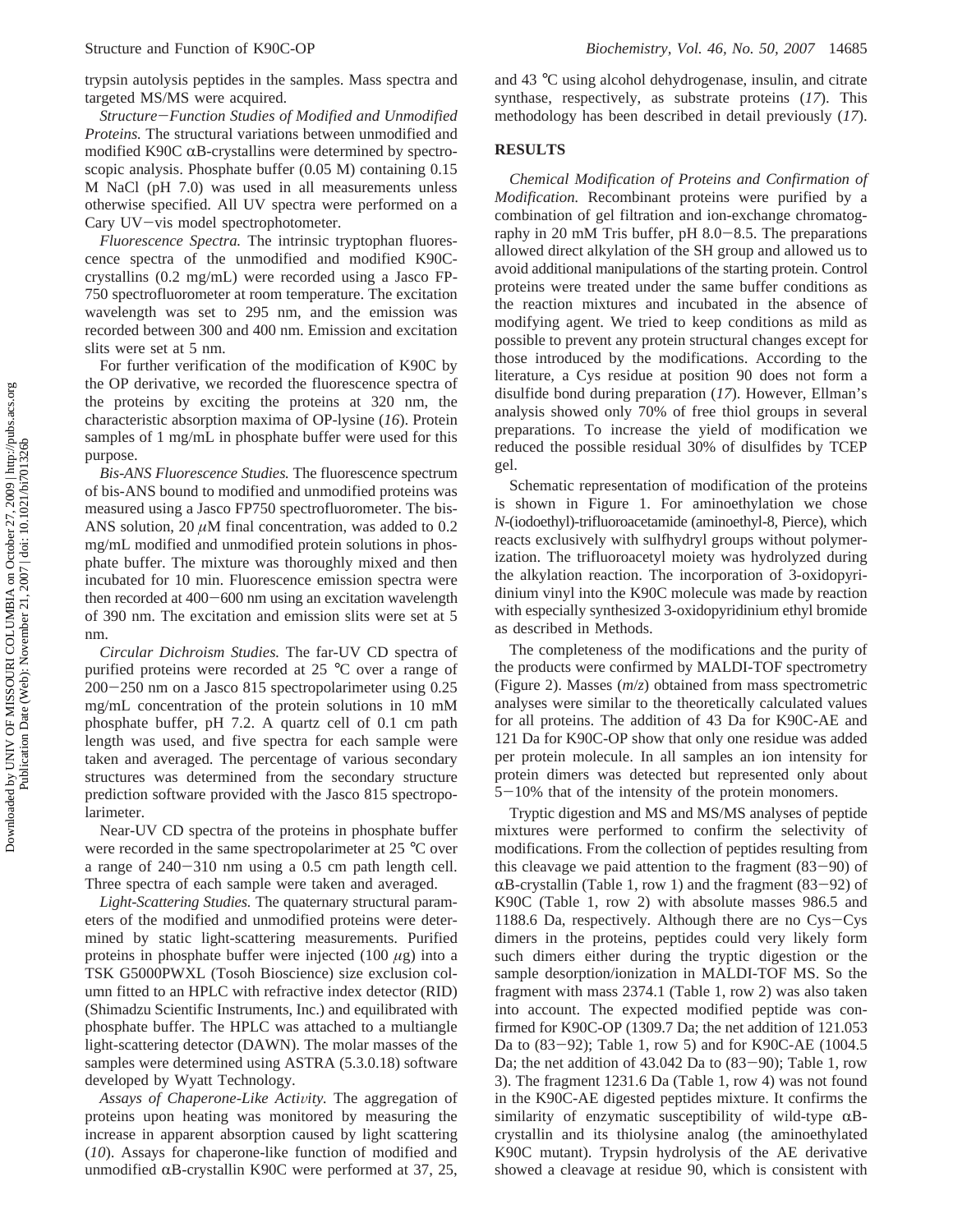

FIGURE 2: MALDI-TOF mass spectra of K90C- $\alpha$ B-crystallin, K90C-AE, and K90C-OP with molecular masses of 20 136.29, 20 177.54, and 20 254.97, respectively.

the conversion of the Cys residue to an amino acid recognized by trypsin as a lysine. The comparison of intensities of modified (1309.6 or 1004.5 Da) and unmodified (1188.6 plus 2374.1 Da) fragments could be used for an indirect estimation of yields of modifications as 86% for K90C-OP and 74% for K90C-AE.

To confirm the presence of the OP modification in K90C, we also recorded the UV absorption and fluorescence spectra of the modified and unmodified K90C- $\alpha$ B-crystallins. The UV absorbance and fluorescence spectra (Figure 3, parts A and B) of OP-modified K90C showed the appearance of the specific 3-oxidopyridinium chromophore with absorbance at 330 nm and emission at 400 nm when excited at 330 nm. The spectra were collected at pH 7.0 because the chromophore's absorbance maximum changes to 290 nm at low pH (*16*).

The 2D electrophoretic protein analysis (Figure 4) with isoelectric focusing in the first dimension and SDS-PAGE in the second dimension was performed using two different pH gradients (pH  $3-10$  and pH  $5-8$ ). All analyzed proteins showed a high level of purity and were about 20 kDa in size. The isoelectric point was found to be 7.76 for both wildtype  $\alpha$ B-crystallin and K90C-AE. Changing Lys at position 90 to Cys leads to a decrease in the pI to 7.59. Incorporation of the zwitterionic OP fragment (Figure 1) caused a decrease in the negative charge of protein molecule, and so the pI of K90C-OP was 7.45.

All measurements in the following experiments are done in duplicate from two to three different preparations of each protein.

*Tryptophan Fluorescence Spectra.* The fluorescence characteristics of tryptophan residues depend strongly on the microenvironment and thus provide a sensitive probe of the conformational state of proteins. The tryptophan fluorescence spectra of the modified (K90C-OP and K90C-AE) and unmodified proteins (wild-type recombinant  $\alpha$ B-crystallin and  $\alpha$ B-K90C) were recorded from 300 to 400 nm after excitation at 295 nm. All the proteins showed tryptophan emission maxima at 340 nm indicating an approximate native conformation of the protein. The fluorescence intensity of the K90C-OP is comparably less than that of unmodified K90C (Figure 5A). This might be due to the energy transfer that occurs between the tryptophan residues and the OP molecule in OP-K90C (Figure 3B) suggesting that the OP aromatic ring of K90C-OP is in close proximity to a tryptophan moiety in the protein molecule.

*Bis-ANS Fluorescence Spectra.* We also investigated the structural differences among the modified and unmodified proteins by analyzing bis-ANS binding. This dye is known to bind to surface-exposed hydrophobic patches and is helpful in analyzing relative hydrophobicity and conformational changes of the proteins. The bis-ANS fluorescence spectrum of the modified and unmodified proteins has been recorded at 400-600 nm after excitation at 390 nm. The modified as well as the unmodified protein showed emission maxima at 498 nm, but the bis-ANS fluorescence intensity of the OP-modified protein at the emission maximum is considerably less (50%) than that of the unmodified proteins (Figure 5B). This indicates that although the proteins exhibit surface-exposed hydrophobic surfaces, the total accessible hydrophobic surfaces provided by the modified protein (K90C-OP) are significantly less than the control proteins.

*Dynamic Light-Scattering Studies.* The quaternary structure of the modified as well as the unmodified proteins has been studied by light scattering. The oligomeric masses of the proteins were determined using HPLC fitted with a gel filtration column and refractive index detector, attached to a static light-scattering instrument. Figure 6 shows the bar graph for the average of the molar mass of the modified and unmodified proteins from three different protein preparations. Wild-type  $\alpha$ B-crystallin has an average MW of 600 kDa, which is consistent with other reports found in literature (*21*). K90C and both derivatives exhibited a slightly smaller MW (∼540 kDa) as shown in Figure 5. This slight change in molecular size is within the standard error range and therefore is an insignificant change in the molar mass. Taken together, there appears to be no drastic change in the oligomeric size of the modified and unmodified proteins.

*Near-UV Circular Dichroism Studies.* The near-UV-CD spectra of the modified and unmodified proteins were taken at 25 °C between 240 and 310 nm. A significant uplift of the CD signal is observed in the aromatic region (250-<sup>290</sup> nm) without any appearance or disappearance of the signature peaks for K90C-OP compared to the other proteins (wildtype  $\alpha$ B-crystallin, K90C, and K90C-AE), which might be due to the introduction of the extra aromatic OP-ring in the modified K90C-OP (Figure 7A). This observed CD signal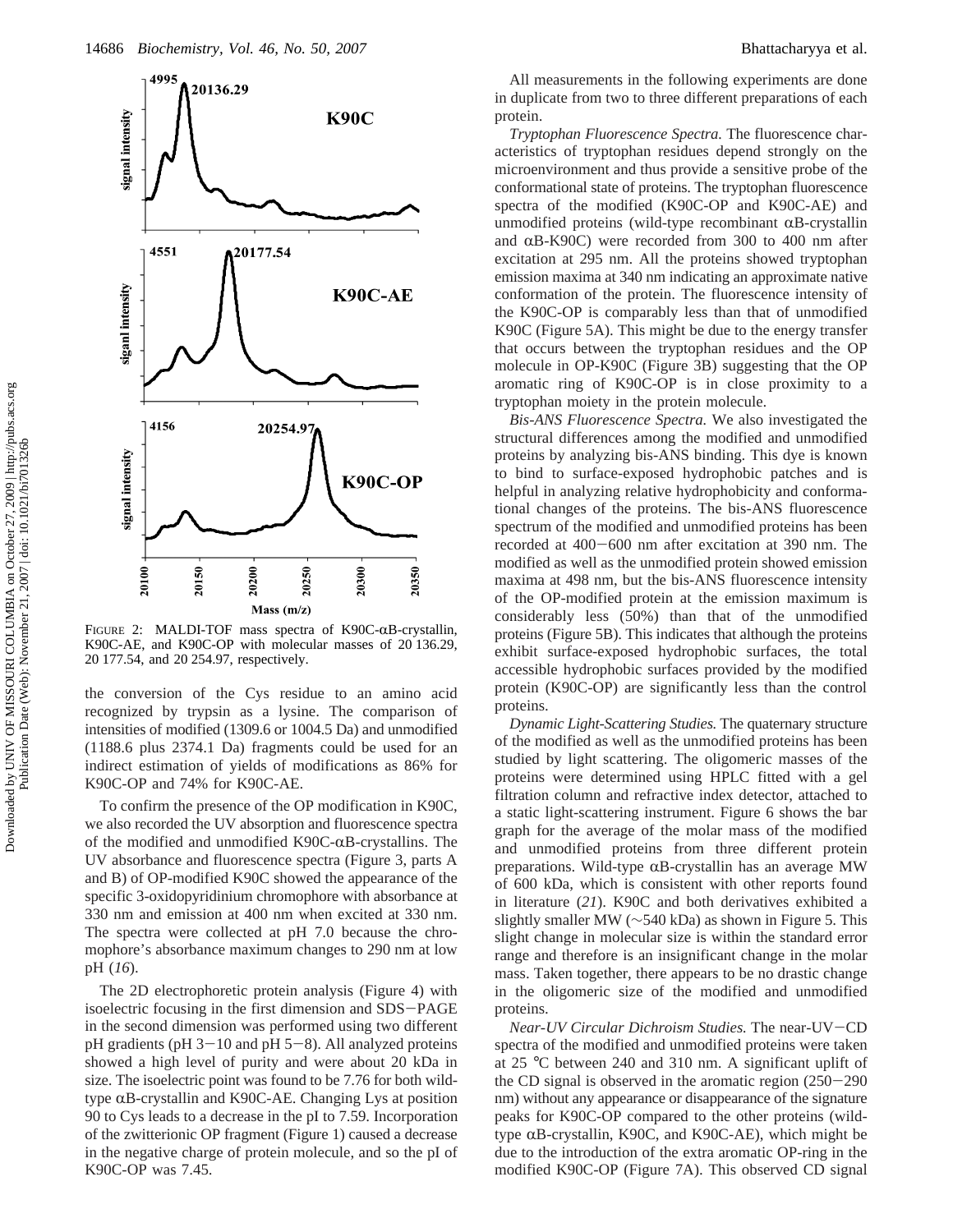|                     | ephaes I band in the Tryphe Digestron Mixtures of Modified and Omnounca Froteins                            |                                    |                                                                                                  |                                                                                                                                                 |
|---------------------|-------------------------------------------------------------------------------------------------------------|------------------------------------|--------------------------------------------------------------------------------------------------|-------------------------------------------------------------------------------------------------------------------------------------------------|
|                     | Peptide                                                                                                     |                                    | Found<br>in<br>(intensity)                                                                       | <b>Comments</b>                                                                                                                                 |
| $\mathbf{1}$        | 83-90<br>K90<br><b>HFSPEE</b><br>O<br>⊕<br>NH <sub>3</sub> .                                                | 986.5                              | αB-<br>crystallin<br>(4413)                                                                      | To confirm<br>presence of<br>expected peptide<br>[83-90] of $\alpha$ B<br>sequence                                                              |
| $\mathbf{2}$        | 83-92<br>C90<br>빘<br><b>HFSPEE</b><br>`ОН <br>HS<br>⊕<br>NH <sub>3</sub>                                    | 1188.6<br>and<br>2374.1<br>(dimer) | <b>К90С</b><br>$(1504 + 226)$<br>2)<br>K90C-AE<br>$(771+672)$<br><b>К90С-ОР</b><br>$(577 + 387)$ | To confirm<br>presence of<br>unmodified<br>peptide [83-92]<br>and its Cys-Cys<br>bridged dimer in<br>K90C sample and<br>treated K90C<br>samples |
| 3                   | 83-90<br>C90<br><b>HFSPEE</b><br>NH <sub>3</sub>                                                            | 1004.5                             | <b>K90C-AE</b><br>(4039)                                                                         | To confirm<br>presence of AE<br>modification at<br>Cys90 of [83-90]<br>region of K90C                                                           |
| $\overline{\bf{4}}$ | 83-92<br><u>C90.</u><br>н<br>HFSPEE <sup>-</sup><br>'N<br>O<br>⊕<br>NH <sub>3</sub><br>⊕<br>NH <sub>3</sub> | 1231.6                             | <b>Not found</b>                                                                                 | To confirm<br>presence of AE<br>modification at<br>Cys90 of [83-92]<br>region of K90C                                                           |
| 5                   | 83-92<br>C90<br>H<br><b>HFSPEE</b><br>òн<br>O<br>⊕<br>NH <sub>3</sub><br>Θ<br>Ó                             | 1309.6                             | <b>К90С-ОР</b><br>(5967)                                                                         | To confirm<br>presence of OP<br>modification at<br>Cys90 of [83-92]<br>region of K90C                                                           |

Table 1: Major Peptides Found in the Tryptic Digestion Mixtures of Modified and Unmodified Proteins

change within the aromatic region for K90C-OP does not necessarily indicate a possible loss or gain in tertiary structure although one can argue there was a local conformational change within the protein molecule which does not necessarily affect quaternary structure of the entire protein.

*Far-UV Circular Dichroism Studies.* The far-UV CD spectrum of both the modified and unmodified proteins has been recorded at 200-250 nm (Figure 7B). K90C and K90C-OP exhibits exactly similar far-UV secondary spectral features although we see an apparent decrease and slight increase in secondary structural conformation in case of wildtype  $\alpha$ B-crystallin and K90C-AE, respectively. These subtle changes noticed in the case of wild-type  $\alpha$ B-crystallin and K90C-AE are within the standard error limits. Therefore, no significant change in the far-UV CD structure is seen for the modified as well as the unmodified protein (Figure 7B).

The percentage of secondary structural elements has been predicted by the software (Jasco secondary structure estimation) provided in the Jasco 815 spectropolarimeter (Table 2). A set of several soluble proteins included in the software package was used as a base of reference to estimate the secondary structures of the experimental proteins. Calculations of the secondary structural elements were essentially the same and within the standard error limits for all four proteins. No drastic change was observed in the percentages of  $\alpha$ -helix,  $\beta$ -sheet, or random coiled structures for the modified and unmodified proteins.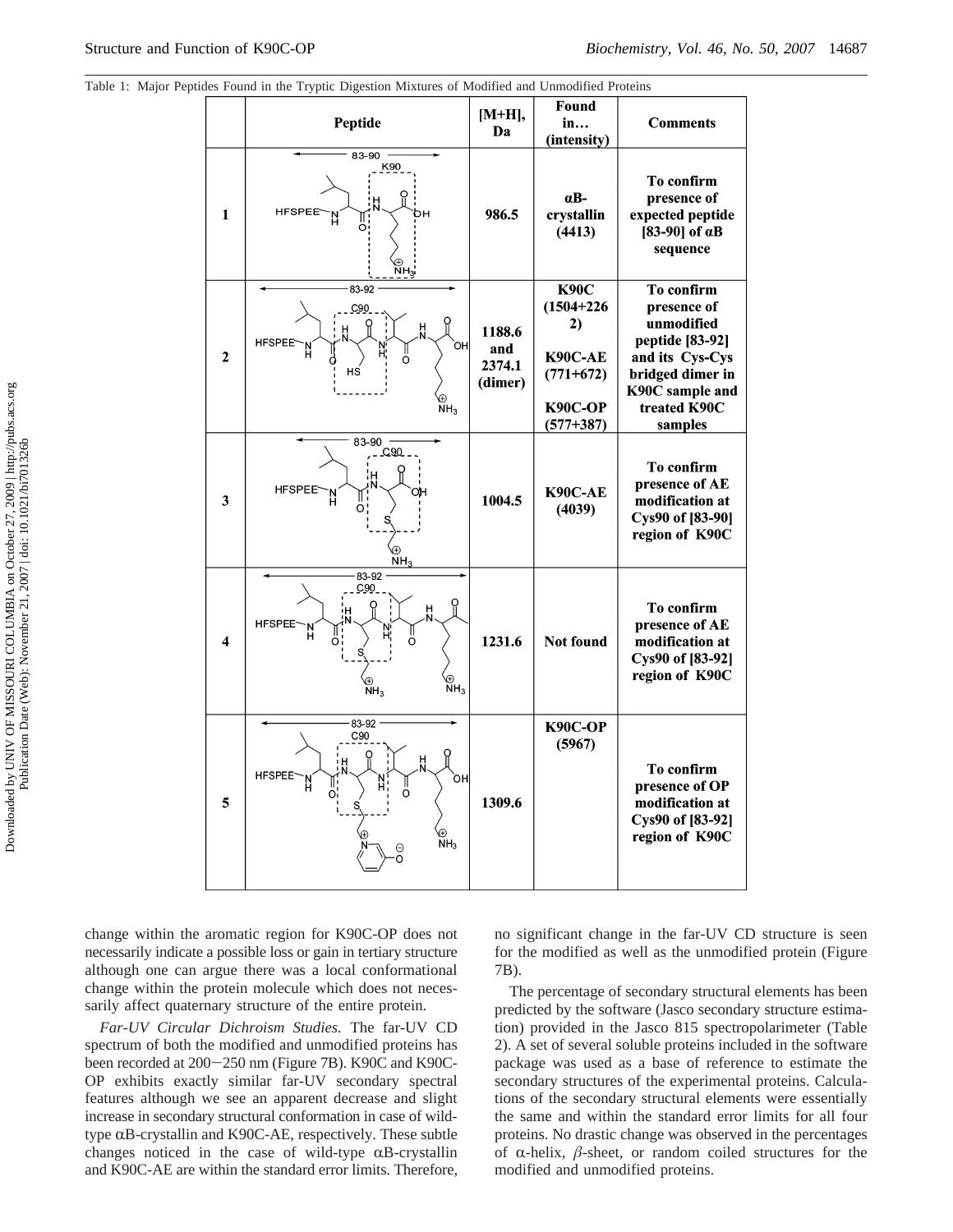



FIGURE 3: (A) UV absorption spectra of K90C, K90C-AE, and K90C-OP. (B) Fluorescence excitation spectrum (emission at 400 nm) and emission spectrum (excitation at 330 nm) of K90C-OP. Shown in the dashed line is the emission spectrum of K90C when excited at 330 nm. Protein samples of 1 mg/mL were taken in 50 mM phosphate buffer, 0.15 M NaCl, pH 7.0.



FIGURE 4: Two-dimensional PAGE of K90C, K90C-AE, and K90C-OP.

*Chaperone Activity of the Modified and Unmodified Proteins.* Chaperone-like activities of modified and unmodified proteins were performed using alcohol dehydrogenase (ADH), citrate synthase (CS), and insulin as the substrates (Figure 8A-C). The OP-modified protein showed reduced efficiency in protection against EDTA-induced aggregation of ADH at 37 °C, thermal aggregation of CS at 43 °C, and DTT-induced insulin aggregation at 25 °C compared to the other  $\alpha$ B-crystallins at the same concentration. At a weight/ weight ratio of 1:10 for chaperone to substrate, K90C-OP



FIGURE 5: (A) Intrinsic tryptophan fluorescence emission spectra when excited at 295 nm for wild-type  $\alpha$ B-crystallin, K90C, K90C-AE, and K90C-OP. Protein samples of 0.2 mg/mL were taken in 50 mM phosphate buffer, 0.15 M NaCl, pH 7.0. in a total volume of 1 mL; (B) bis-ANS fluorescence spectra of wild-type  $\alpha$ Bcrystallin, K90C, K90C-AE, and K90C-OP when excited at 390 nm. The 20  $\mu$ M bis-ANS was incubated with 0.2 mg/mL of each of the proteins for 15 min in 50 mM phosphate buffer, 0.15 M NaCl, pH 7.0. The spectra are the average of several scans.



FIGURE 6: Oligomeric masses of wild-type  $\alpha$ B-crystallin, K90C, K90C-AE, and K90C-OP. Molecular weights (MW) were obtained from static light-scattering measurements, processed by ASTRA software. Average molar masses and standard deviation were calculated from MW of three different protein preparations.

showed only 28% protection compared to 92% with the other proteins when ADH was used as the substrate. With citrate synthase the percentage protection with K90C-OP was 72% as compared to 88% protection with the other proteins. With insulin the percentage protection was only 5% with K90C-OP as compared to 50% protection with the other proteins. These differences might be due to slightly different substrate binding sites for ADH, insulin, and CS as substrates. In a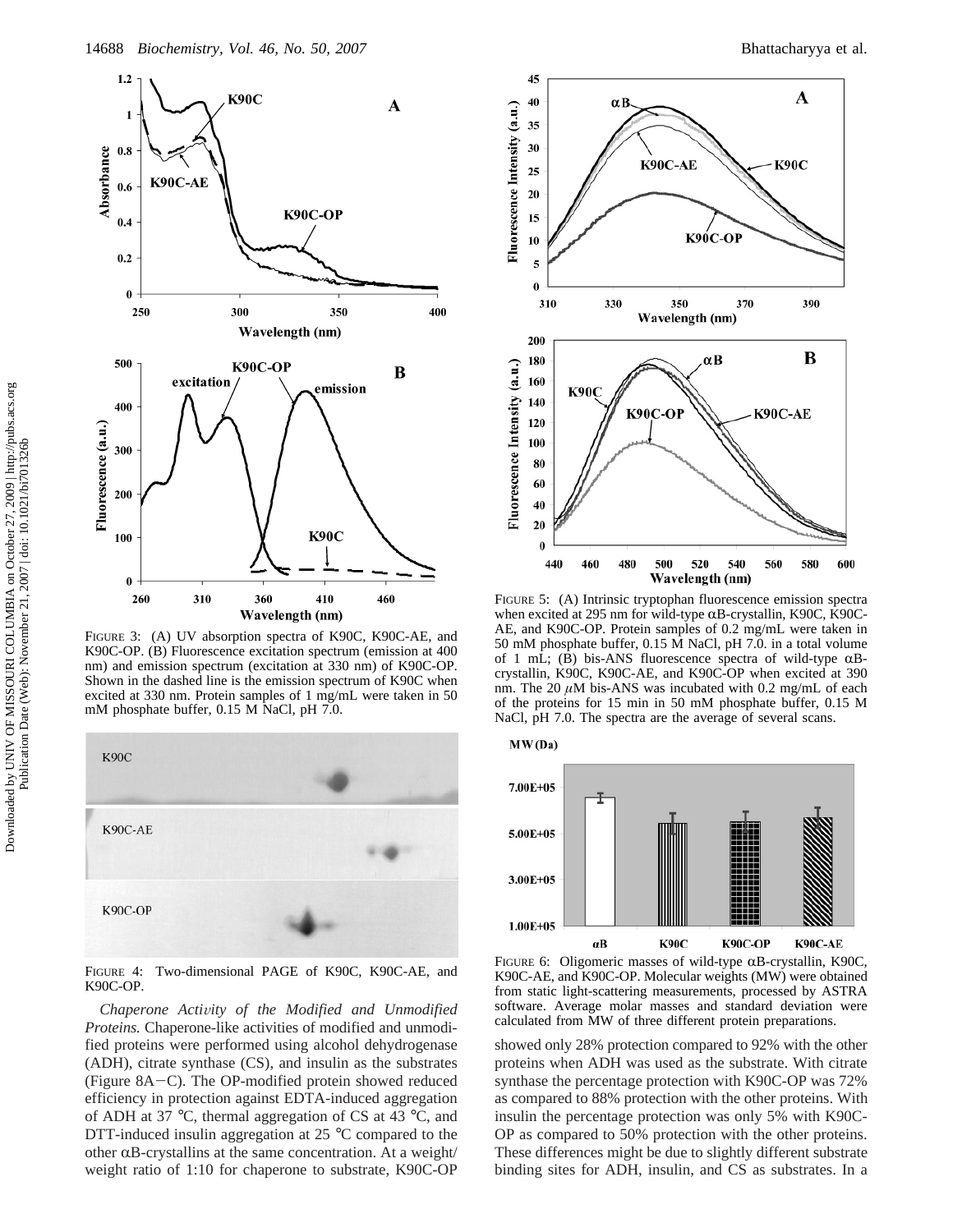

FIGURE 7: Near-UV (A) and far-UV (B) CD spectra of wild-type RB-crystallin, K90C, K90C-AE, and K90C-OP. For near-UV CD experiments, protein concentrations of 1.5 mg/mL were used and the cell path length was 0.5 cm. In the case of far-UV CD spectra, protein concentrations of 0.2 mg/mL were used with a cell path length of 0.1 cm. For both cases, the reported CD spectra are the average of several scans.

Table 2: Secondary Structural Elements Calculated from Far-UV CD Data*<sup>a</sup>*

|                                                  | percentage of secondary structural elements |                            |                              |                              |  |  |
|--------------------------------------------------|---------------------------------------------|----------------------------|------------------------------|------------------------------|--|--|
| protein                                          | $\alpha$ -helix                             | $\beta$ -sheet             | $\beta$ -turns               | random coil                  |  |  |
| $Wt \alpha BC$<br>K90C<br>$K90C-AE$<br>$K90C-OP$ | 16<br>16.5<br>14.6<br>22.3                  | 31<br>36.7<br>30.8<br>29.3 | 31.4<br>26.9<br>29.9<br>28.5 | 21.6<br>20.0<br>24.6<br>20.0 |  |  |

*<sup>a</sup>* The secondary structural elements from the ellipticity values were calculated using the Jasco secondary structure prediction software included with the spectropolarimeter. The references used for the estimation were a set of soluble proteins included with the software.

previous study, we have shown that truncated mini- $\alpha$ Bcrystallin at the same ratios exhibit a different percent of protection using different substrates (ADH and insulin) (*22*). Similar results were obtained with several other preparations of the proteins. However, when a higher amount (100-<sup>400</sup> *µ*g) of K90C-OP was used, we could obtain almost complete protection against aggregation of the substrate proteins. This suggests a lower binding affinity for K90C-OP and partially unfolded substrate proteins, possibly due to OP modification at position 90, which has been reported to be part of the chaperone site (*22*). The perturbed hydrophobic environment provided by the modified protein might also play a role in the chaperoning ability of the protein.



FIGURE 8: Chaperone assays of wild-type  $\alpha$ B-crystallin, K90C, K90C-AE, and K90C-OP using ADH at 37  $^{\circ}$ C (A), CS at 43  $^{\circ}$ C (B), and insulin at 25  $\rm{^{\circ}C}$  (C) as the substrates. Chaperone/substrate were taken in a w/w ratio of 1:10 in (A) and (B) and 1:2 in (C).

#### **DISCUSSION**

 $\alpha$ -Crystallin, a small heat shock protein in the eye lens, has been shown to function as a molecular chaperone (*10*). The molecular chaperone function of  $\alpha$ -crystallin may be instrumental in the maintenance of lens transparency vis-àvis the prevention of cataract. Despite the large amount of information available on the pathological significance of AGE-modified proteins in cataractogenesis, relatively little is know about the effect of AGE formation on the changes in structure and chaperone-like function of  $\alpha$ -crystallin. Recently, Nagaraj et al. (*23*) have demonstrated that methylglyoxal-modified  $\alpha$ -crystallin shows increased chaperonelike activity in aggregation assays although another group reported that methylglyoxal modification of alpha-crystallin decreased chaperone activity (*24*). In contrast with aggregation assays, methylglyoxal/glyoxal-modified  $\alpha$ -crystallin showed a decreased chaperone-like activity in a functional assay (enzyme inactivation) (*25*). The oxidation products of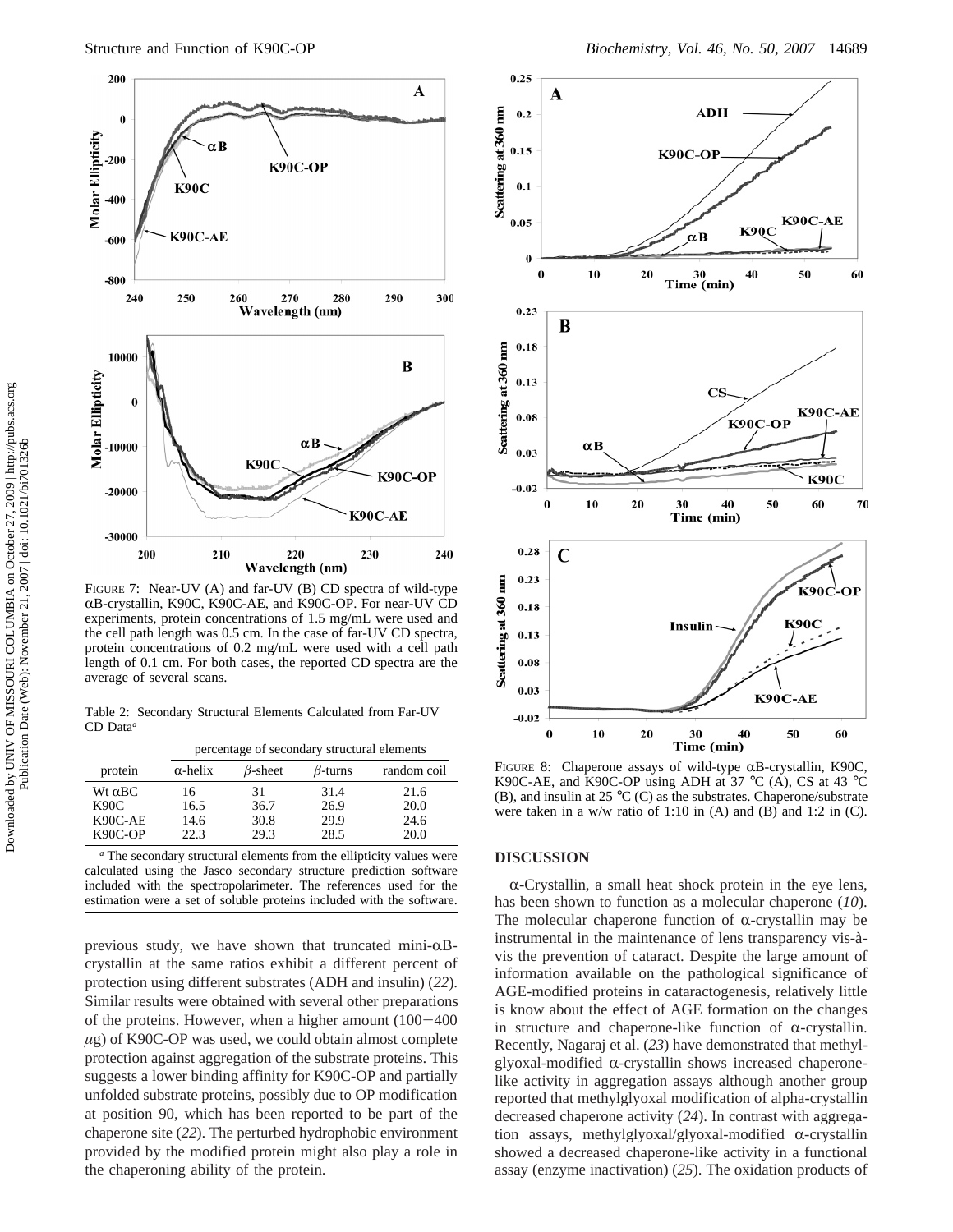ascorbate readily form AGEs on proteins. Analyses of lens chromophores, fluorophores and mass spectral analysis (*26*) of ascorbate modified lens proteins and proteins isolated from human cataracts show considerable homology (*26*). Although there are numerous studies with regard to the pathological significance of AGE-modified proteins in cataractogenesis, relatively little is known about the effect of a single AGE residue on  $\alpha$ -crystallin structure and function.

To date there has been no report showing how a specific AGE modification at a single site in a protein molecule can affect protein structure and/or function. In the present study, we used this approach to assess the effect of OP-lysine modification (AGE formation) at a single residue on the structure and function of a mutant  $\alpha$ B-crystallin (K90C). We selected K90C- $\alpha$ B-crsytallin for modification because residue 90 is within the chaperone site in  $\alpha$ B-crystallin (22) and is also the most accessible glycation site (*18*). Also, the presence of lysine (K92) near the site of modification (K90) may amplify the glycation process (*19*). To show that during modification we are not destroying the structural properties of the protein due to modification, we also modified K90C- $\alpha$ B-crystallin to an aminoethyl derivative (K90C-AE). This modification converts the Cys residue at position 90 to an amino acid similar to lysine and theoretically should possess structural and functional properties similar to wild-type  $\alpha$ Bcrystallin. In this way a specific modification can be introduced into a folded lens protein much as it does in vivo, as opposed to amino acid substitutions, deamidations, or truncations which have the potential to affect protein folding during expression in *E. coli*. So our modifications were carried out as they are in vivo, namely, as post-translational modifications on fully folded proteins. Amino acid substitution can easily alter protein folding. Even a change in the rate of translation is sufficient to alter protein folding in vivo (*27*). Therefore, in all our experiments we used wild-type  $\alpha$ B-crystallin, K90C- $\alpha$ B-crystallin, and K90C-AE as controls and compared the structural and functional differences with an AGE-modified protein (K90C-OP).

First of all, our tryptic digestion and mass spectrometric results indicate that we were able to successfully introduce a single modification at a single site in the protein molecule. The appearance of specific 3-oxidopyridinium chromophore in case of K90C-OP with absorbance at 330 nm (Figure 3A) and emission at 400 nm when excited at 330 nm (Figure 3B) and its absence in the control proteins also confirms that we have successfully modified K90C with the OP derivative.

We also see that introduction of an AGE (OP-lysine) at the 90th position within the chaperone site of  $\alpha$ B-crystallin causes some changes in the isoelectric point (pI) of the protein, but the change in the pI did not affect the structure of the modified protein (K90C-OP). K90C as well as the other two derivatives (K90C-AE and K90C-OP) showed an oligomeric size of  $\sim$ 540 kDa similar to wild-type αBcrystallin which had a molecular size of 600 kDa (Figure 6). Previously, Santhoshkumar and Sharma (*17*) also reported no change in the quaternary, tertiary, or secondary structure between wild-type  $\alpha$ B-crystallin and mutant K90C- $\alpha$ Bcrystallin. The tertiary structures of all the proteins except K90C-OP are similar (Figure 7A). A small increase in the CD signal was observed in case of K90C-OP in the aromatic region which does not indicate a gain or loss of tertiary

structure but can be attributed to some local conformational changes in or around the tryptophan moiety/moieties of the protein molecule due to the presence of an extra aromatic OP-ring at position 90. Had there been a significant gain or loss of tertiary structure in the modified protein, it would likely have been reflected in the quaternary structure, which did not show any significant change. Local conformational changes around the tryptophan moieties of a protein molecule can occur without altering the quaternary, tertiary, or secondary structure of a protein molecule. This was shown by drug-protein interaction (*28*).

We also notice that although introduction of an OP-lysine analog at the 90th position (the C-terminal residue in the chaperone site of  $\alpha$ B-crystallin) does not significantly cause any global change in the structure of the protein, it significantly reduces (50% decrease) the fluorescence intensity of the tryptophan emission spectra at the same concentrations (Figure 5A). Such a change can be speculated to be due to the close proximity of possibly Trp 60 to residue 90 in the structure of protein. Wild-type  $\alpha$ B-crystallin has two tryptophan residues—one near the amino terminus (residue 9) and the other near the chaperone site (residue 60). According to homology modeling of human  $\alpha$ B-crystallin (*29*) it is evident that W9 is far away from the chaperone site, whereas W60 is close to the chaperone site. So we have speculated that the reduced tryptophan fluorescence intensity in the case of K90C-OP may be due to the fluorescence resonance energy transfer (FRET) that occurs between the OP-ring at position 90 and the nearest tryptophan, i.e., W60.

Concomitant with the decrease in the fluorescence intensity of the tryptophan emission spectrum of K90C-OP, we notice a 50% decrease in the bis-ANS fluorescence spectrum as well. The bis-ANS fluorescence spectrum of the modified and unmodified proteins showed emission maxima at 498 nm, but the bis-ANS fluorescence intensity of the OPmodified protein at the emission maximum was considerably less (50%) than that of the unmodified proteins (Figure 5B). This suggests a possible shielding of some of the accessible hydrophobic surfaces of K90C-OP due to the close proximity of the OP-ring near a tryptophan residue. It is well-known that surface-exposed accessible hydrophobic patches play a significant role in chaperone activity of  $\alpha$ B-crystallin (30). This agrees with our assay of chaperone activity of K90C-OP with alcohol dehydrogenase, insulin, and to a lesser extent citrate synthase. We notice reduced efficiency in the chaperoning ability of K90C-OP compared to the other modified  $\alpha$ B-crystallins, with all substrates tested. Therefore we see that the reduction in accessible hydrophobic surfaces in the modified protein (K90C-OP) may be due to the close proximity of the OP-ring around the tryptophan moiety/ moieties of K90C-OP as evident from the energy transfer from tryptophan to the OP-ring which in turn affects the chaperone function of the protein. It is also another indication that tryptophan moieties of  $\alpha$ B-crystallin offer significant hydrophobic surfaces for bis-ANS and substrate binding. In one study, it has been reported that local conformational changes around the tryptophan moieties of the protein due to drug binding alter the function of the protein without alterations in the quaternary, tertiary, or secondary structure of the protein (*28*). We also notice that changes in the tryptophan emission spectra and bis-ANS binding spectra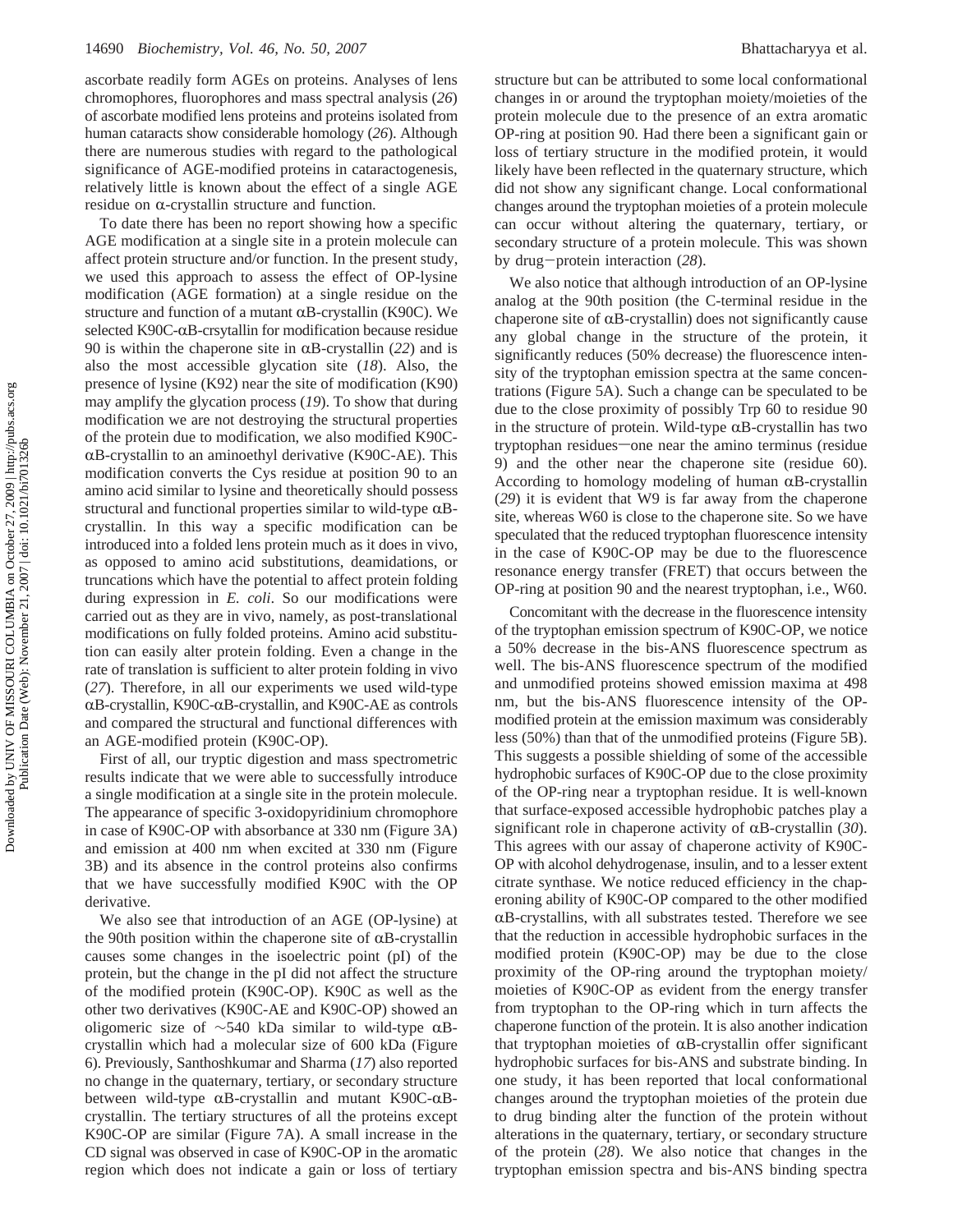correlate with a change in the chaperoning ability of K90C-OP compared to the control proteins without a major change in the total global conformation in the protein.

In aged human lenses, OP-lysine is a significant AGE modification, yet it accounts for only 600 pmol/mg protein (*16*) in cataract lenses of Indian origin. If evenly distributed between the various crystallins, this would be equivalent to approximately one subunit modified for every 80 subunits of  $\alpha$ -crystallin. Mass spectral analysis, however, argues that there are over 200 modifications, of which 100 can be accounted for by ascorbate glycation (*31*). The aggregate number of glycation modifications could therefore be one per  $\alpha$ -crystallin subunit, which could represent a significant loss of chaperone activity in vivo, possibly leading to increased crystallin aggregation and ultimately to cataract formation. The accumulation of even low levels of this modification along with other known modifications may be detrimental to lens function. In this study, the AGE modification has been carried out at an amino acid residue (residue 90) which is part of the chaperone site (*22*), and so we observe a change in the chaperone ability of the protein without any gross conformational change in the structure of the protein. The question arises whether a single AGE modification at a single site outside the chaperone site (at the N- or C-terminus motif of  $\alpha$ B-crystallin) can alter the chaperoning ability of the protein. Studies are underway in our laboratory to further investigate whether single AGE modification outside the chaperone site could affect structure or function of the  $\alpha$ B-crystallin.

## **ACKNOWLEDGMENT**

The authors express their appreciation to Dr. M. Linetsky for his advice throughout this work. We also thank Beverly DaGue, John Mayginnes, and Tatiana Alexenko for mass spectrometric studies, protein preparation, and graphical design, respectively.

#### **REFERENCES**

- 1. Higgins, P. J., and Bunn, H. F. (1981) Kinetic analysis of the nonenzymatic glycosylation of hemoglobin, *J. Biol. Chem. 256*, <sup>5204</sup>-5208.
- 2. Brownlee, M. (2001) Biochemistry and molecular cell biology of diabetic complications, *Nature 414*, 813-820.
- 3. Cheng, R., Lin, B., Lee, K. W., and Ortwerth, B. J. (2001) Similarity of the yellow chromophores isolated from human cataracts with those from ascorbic acid-modified calf lens proteins: evidence for ascorbic acid glycation during cataract formation, *Biochim. Biophys. Acta 1537*, 14-26.
- 4. Sugimoto, H., Shikata, K., Wada, J., Horiuchi, S., and Makino, H. (1999) Advanced glycation end products-cytokine-nitric oxide sequence pathway in the development of diabetic nephropathy: aminoguanidine ameliorates the overexpression of tumour necrosis factor-alpha and inducible nitric oxide synthase in diabetic rat glomeruli, *Diabetologia 42*, 878-886.
- 5. Chibber, R., Molinatti, P. A., Rosatto, N., Lambourne, B., and Kohner, E. M. (1997) Toxic action of advanced glycation end products on cultured retinal capillary pericytes and endothelial cells: relevance to diabetic retinopathy, *Diabetologia 40*, 156- 164.
- 6. Robinson, N. E., Lampi, K. J., Speir, J. P., Kruppa, G., Easterling, M., and Robinson, A. E. (2006) Quantitative measurement of young human eye lens crystallins by direct injection fourier transform ion cyclotron resonance mass spectrometry, *Mol. Vision <sup>12</sup>*, 704-711.
- 7. Lampi, K. J., Ma, Z., Shih, M., Shearer, T. R., Smith, J. B., Smith, D. L. and David, L. L. (1997) Sequence analysis of betaA3,

betaB3, and betaA4 crystallins completes the identification of the major proteins in young human lens, *J. Biol. Chem. 272*, 2268- 2275.

- 8. Srinivasan, A. N., Nagineni, C. N., and Bhat, S. P. (1992) Alpha A-crystallin is expressed in non-ocular tissues, *J. Biol. Chem*. *267*, <sup>23337</sup>-23341. 9. Klemenz, R., Andres, A. C., Frohli, E., Schafer, R., and Aoyama,
- A. (1993) Expression of the murine small heat shock proteins hsp 25 and alpha B crystallin in the absence of stress, *J. Cell Biol. <sup>210</sup>*, 639-645.
- 10. Horwitz, J. (1992) Alpha-crystallin can function as a molecular chaperone, *Proc. Natl. Acad. Sci. U.S.A. 89*, 10449-10453.
- 11. Rao, P. V., Huang, Q.-L., Horwitz, J., and Zigler, J. S. (1995) Evidence that alpha-crystallin prevents non-specific protein aggregation in the intact eye lens, *Biochim. Biophys. Acta 1245*, <sup>439</sup>-447.
- 12. Renkawek, K., Voorter, C. E. M., Bosman, G. J., van Workum, F. P., and de Jong, W. W. (1994) Expression of alpha B-crystallin in Alzheimer's disease, *Acta Neuropathol. 87*, 155-160.
- 13. Lowe, J., Landon, M., Pike, I., Spendlove, I., McDermott, H., and Mayer, R. J. (1990) Dementia with beta-amyloid deposition: involvement of alpha B-crystallin supports two main diseases, *Lancet 336*, 515-516.
- 14. Renkawek, K., de Jong, W. W., Merck, K. B., Frenken, C. W., van Workum, F. P., and Bosman, G. J. (1992) alpha B-crystallin is present in reactive glia in Creutzfeldt-Jakob disease, *Acta Neuropathol*. *<sup>83</sup>*, 324-327.
- 15. Head, M. W., Corbin, E., and Goldman, J. E. (1993) Overexpression and abnormal modification of the stress proteins alpha B-crystallin and HSP27 in Alexander disease, *Am. J. Pathol. 143*, <sup>1743</sup>-1753.
- 16. Argirov, O. K., Lin, B., and Ortwerth, B. J. (2004) 2-Ammonio-6-(3-oxidopyridinium-1-yl)hexanoate (OP-lysine) is a newly identified advanced glycation end product in cataractous and aged human lenses, *J. Biol. Chem. 279*, 6487-6495.
- 17. Santhoshkumar, P., and Sharma, K. K. (2006) Conserved F84 and P86 residues in  $\alpha$ B-crystallin are essential to effectively prevent the aggregation of substrate proteins, *Protein Sci. 15*, 2488-2498.
- 18. Ortwerth, B. J., Slight, S. H., Prabhakaram, M., Sun, Y., and Smith, J. B. (1992) Site-specific glycation of lens crystallins by ascorbic acid, *Biochim. Biophys. Acta 117*, 207-215.
- 19. Baynes, J. W., Watkins, N. G., Fisher, C. I., Hull, C. J., Patrick, J. S., Ahmed, M. U., Dunn, J. A., and Thorpe, S. R. (1989) The Amadori product on protein: structure and reactions, *Prog. Clin. Biol. Res*. *<sup>304</sup>*, 43-67.
- 20. Sakai, H. (2005) Mutagenesis of the active site lysine 221 of the pyruvate kinase from Bacillus stearothermophilus, *J. Biochem*. *<sup>137</sup>*, 141-145.
- 21. Horwitz, J., Huang, Q. L., Ding, L., and Bova, M. P. (1998) Lens alpha-crystallin: chaperone-like properties, *Methods Enzymol. 290*,  $365 - 383$ .
- 22. Bhattacharyya, J., Padmanabha Udupa, E. G., Wang, J., and Sharma, K. K. (2006) Mini-alphaB-crystallin: a functional element of alphaB-crystallin with chaperone-like activity, *Biochemistry 45*, <sup>3069</sup>-3076.
- 23. Nagaraj, R. H., Oya-Ito, T., Padayatti, P. S., Kumar, R., Mehta, S., West, K., Levison, B., Sun, J., Crabb, J. W., and Padival, A. K. (2003) Enhancement of chaperone function of alpha-crystallin by methylglyoxal modification, *Biochemistry 42*, 10746-10755.
- 24. Derham, B. K., and Harding, J. J. (2002) Effects of modifications of alpha-crystallin on its chaperone and other properties, *Biochem. J. 364*, 711-717.
- 25. Kumar, M. S., Reddy, P. Y., Kumar, P. A., Surolia, I., and Reddy, G. B. (2004) Effect of dicarbonyl-induced browning on alphacrystallin chaperone-like activity: physiological significance and caveats of in vitro aggregation assays, *Biochem. J. 379*, 273- 282.
- 26. Cheng, R., Lin, B., and Ortwerth, B. J. (2003) Separation of the yellow chromophores in individual brunescent cataracts, *Exp. Eye Res. 77*, 313-325.
- 27. Kimchi-Sarfaty, C., Oh, J. M., Kim, I. W., Sauna, Z. E., Calcagno, A. M., Ambudkar, S. V., and Gottesman, M. M. (2007) A "silent" polymorphism in the MDR1 gene changes substrate specificity, *Science 315*, 525-528.
- 28. Bhattacharyya, J., Bhattacharyya, M., Chakrabarty, A. S., Chaudhuri, U., and Poddar, R. K. (1994) Interaction of chlorpromazine with myoglobin and hemoglobin. A comparative study, *Biochem. Pharmacol. 47*, 2049-2053.